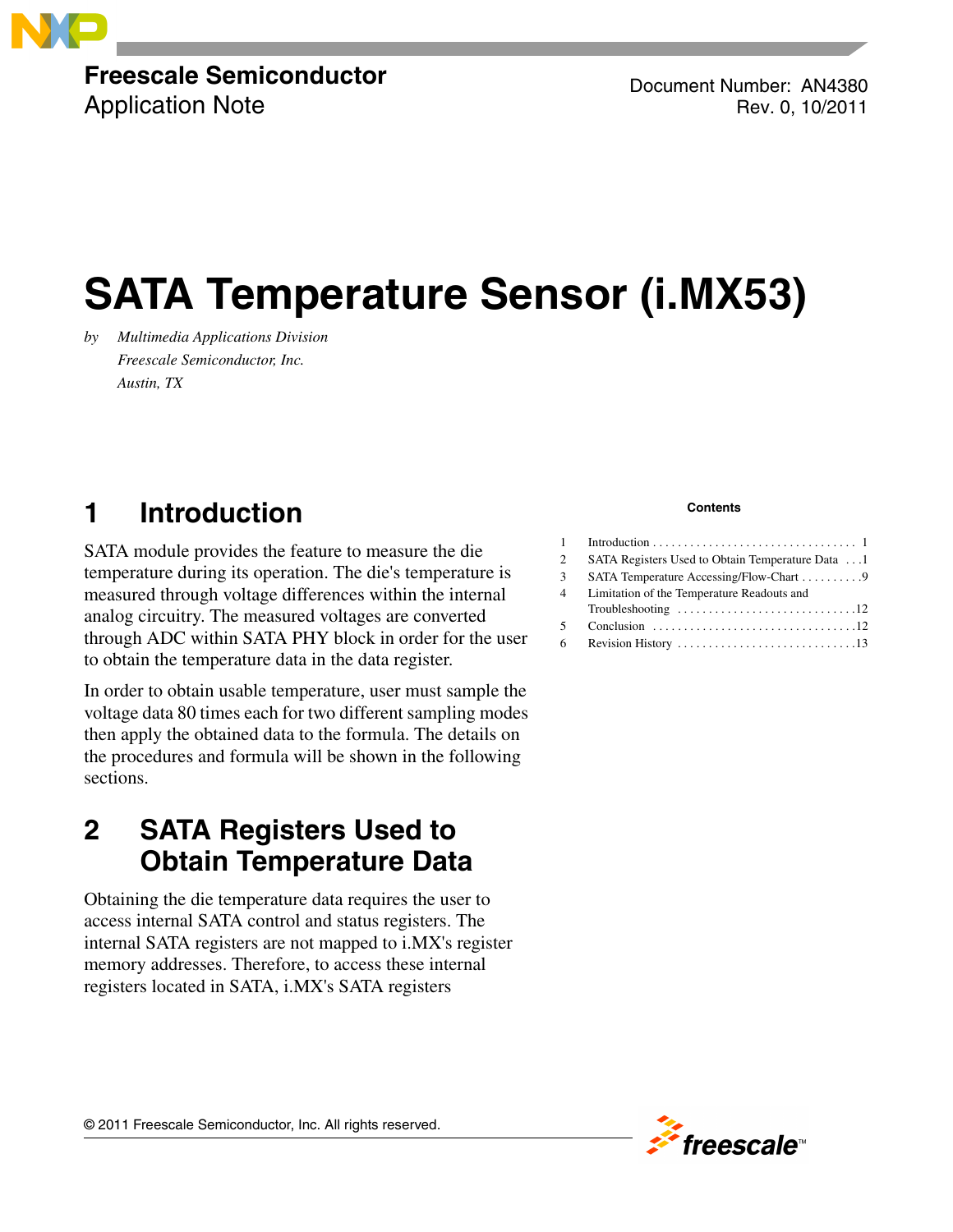

(SATA\_P0PHYCR and SATAP0PHYSR) are required.

### **2.1 SATA\_P0PHYCR (SATA PHY control register)**



#### **Figure 1. SATA PHY Control Register**

#### **Table 1. SATA\_P0PHYCR Field Descriptions**

| <b>Field</b> | <b>Description</b> |
|--------------|--------------------|
| $31 - 0$     | PortPHY Control.   |

The register is used for Port PHY control. This register is also used to specify the address of the internal SATA register, specify the command and to write specific value to the internal registers. This register supports only 32-bit write access, so if the user wishes to retain command word but change one of the bits, 32-bit word must be written into the register in order to toggle only a few bits. In other words, bit wise operation cannot be performed.

### **2.2 SATA\_P0PHYSR (SATA PHY Status Register)**



**Figure 2. SATA PHY Status Register**

| Table 2. SATA_P0PHYSR Field Descriptions |  |  |  |
|------------------------------------------|--|--|--|
|------------------------------------------|--|--|--|

| <b>Field</b> | <b>Description</b> |
|--------------|--------------------|
| $31 - 0$     | PortPHY Status.    |

This register is used to monitor PHY status. This is an important register when the user is reading the status of the internal SATA register or read out result of the ADC within the SATA PHY. This is the register where the user will obtain the base data for the temperature calculation.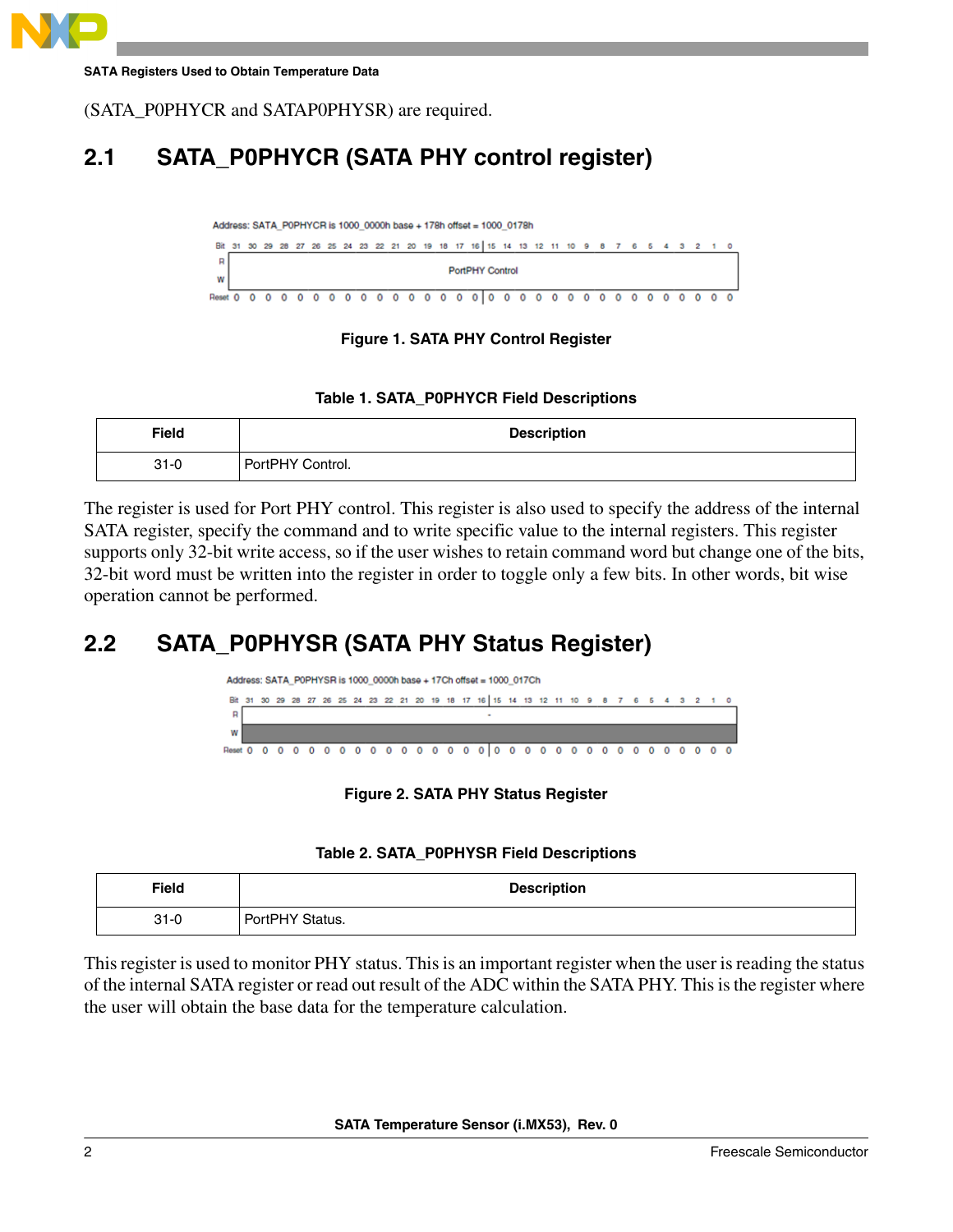





### **2.3 Internal SATA PHY Registers Required for Temperature Data Calculation**

<span id="page-2-0"></span>[Table 3](#page-2-0) lists the registers required in order to obtain temperature data.

| <b>Register Name</b>           | Abbreviation    | <b>Address</b> |
|--------------------------------|-----------------|----------------|
| <b>DAC Control Register</b>    | DAC CTL         | 0x0008         |
| <b>Resistor Tuning Control</b> | Register        | 0x0009         |
| <b>ADC Output Register</b>     | ADC OUT         | 0x000A         |
| <b>MPLL Test Register</b>      | <b>MPLL TST</b> | 0x0017         |

#### **Table 3. Registers Required for Temperature Data**

The internal SATA register addresses are 16 bit wide.

### **2.3.1 DAC Control Register**



**Figure 4. DAC Control Register**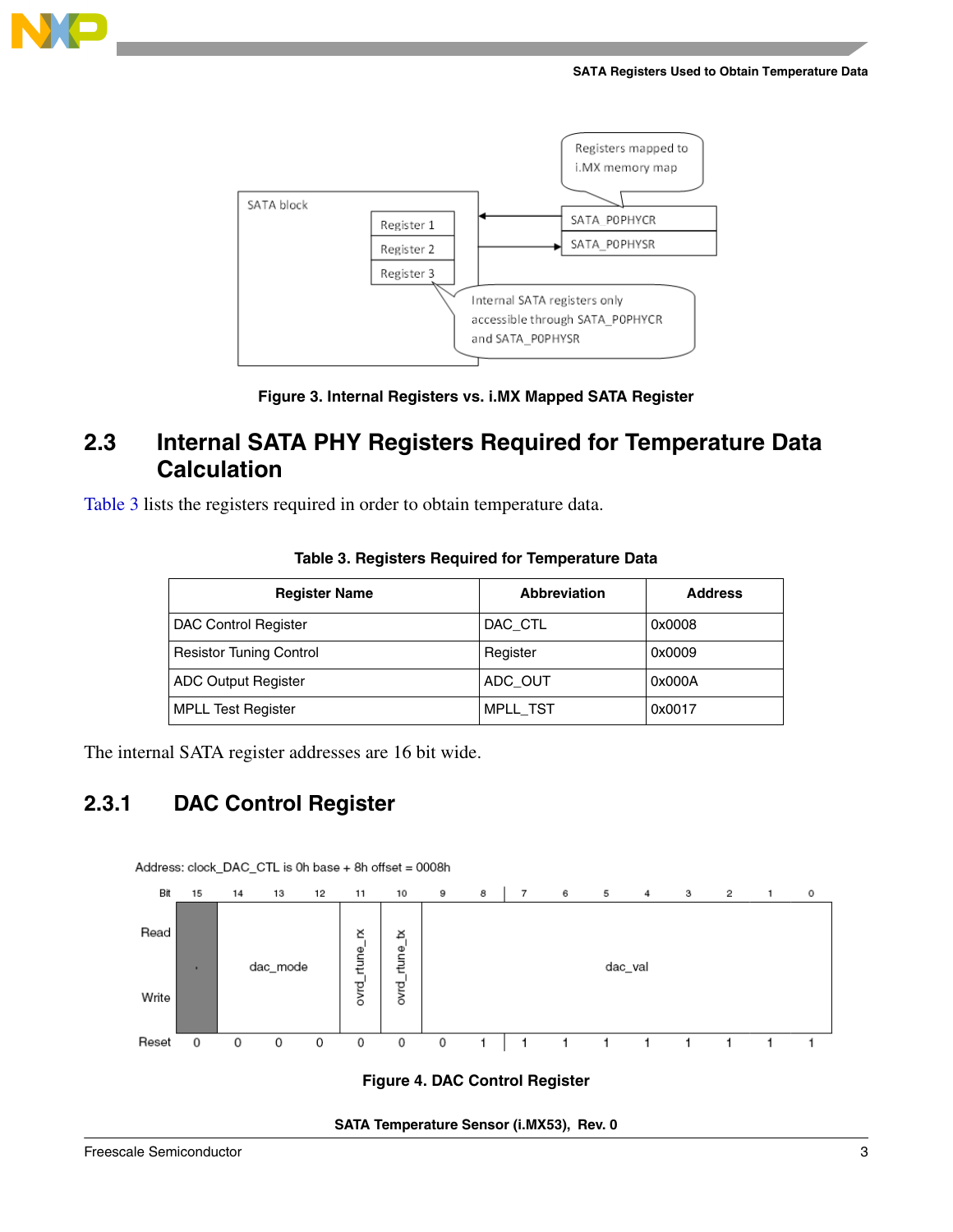| <b>Field</b>          | <b>Description</b>                                                                                                                                                                                                                                                                        |
|-----------------------|-------------------------------------------------------------------------------------------------------------------------------------------------------------------------------------------------------------------------------------------------------------------------------------------|
| 15                    | Reserved.                                                                                                                                                                                                                                                                                 |
| $14 - 12$<br>dac_mode | DAC output mode:<br>000 Powers down DAC<br>001 Reserved<br>010 High-range margining (VP25 x 418e-6 res)<br>011 Low-range margining (VP25 x 279e-6 res)<br>100 100% range DAC, 0% offset<br>101 36% range DAC, 0% offset<br>110 36% range DAC, 33% offset<br>111 36% range DAC, 66% offset |
| 11<br>ovrd_rtune_rx   | Writes DAC_VAL[5:0] to the Rx rtune bus.                                                                                                                                                                                                                                                  |
| 10<br>ovrd_rtune_tx   | Writes DAC_VAL[5:0] to the Tx rtune bus.                                                                                                                                                                                                                                                  |
| $9 - 0$<br>dac_val    | Digital value to be used for DAC.                                                                                                                                                                                                                                                         |

#### **Table 4. DAC\_CTL Field Descriptions**

### **2.3.2 Resistor Tuning Control Register**

Address: clock\_RTUNE\_CTL is 0h base + 9h offset = 0009h



**Figure 5. Resistor Tuning Control Register**

| Table 5. RTUNE_CTL Field Descriptions |  |  |
|---------------------------------------|--|--|
|                                       |  |  |

| <b>Field</b>    | <b>Description</b>                    |
|-----------------|---------------------------------------|
| $15 - 11$       | Reserved.                             |
| 10<br>adc_trig  | Triggers ADC conversion.              |
| 9<br>rtune_trig | Triggers manual resistor calibration. |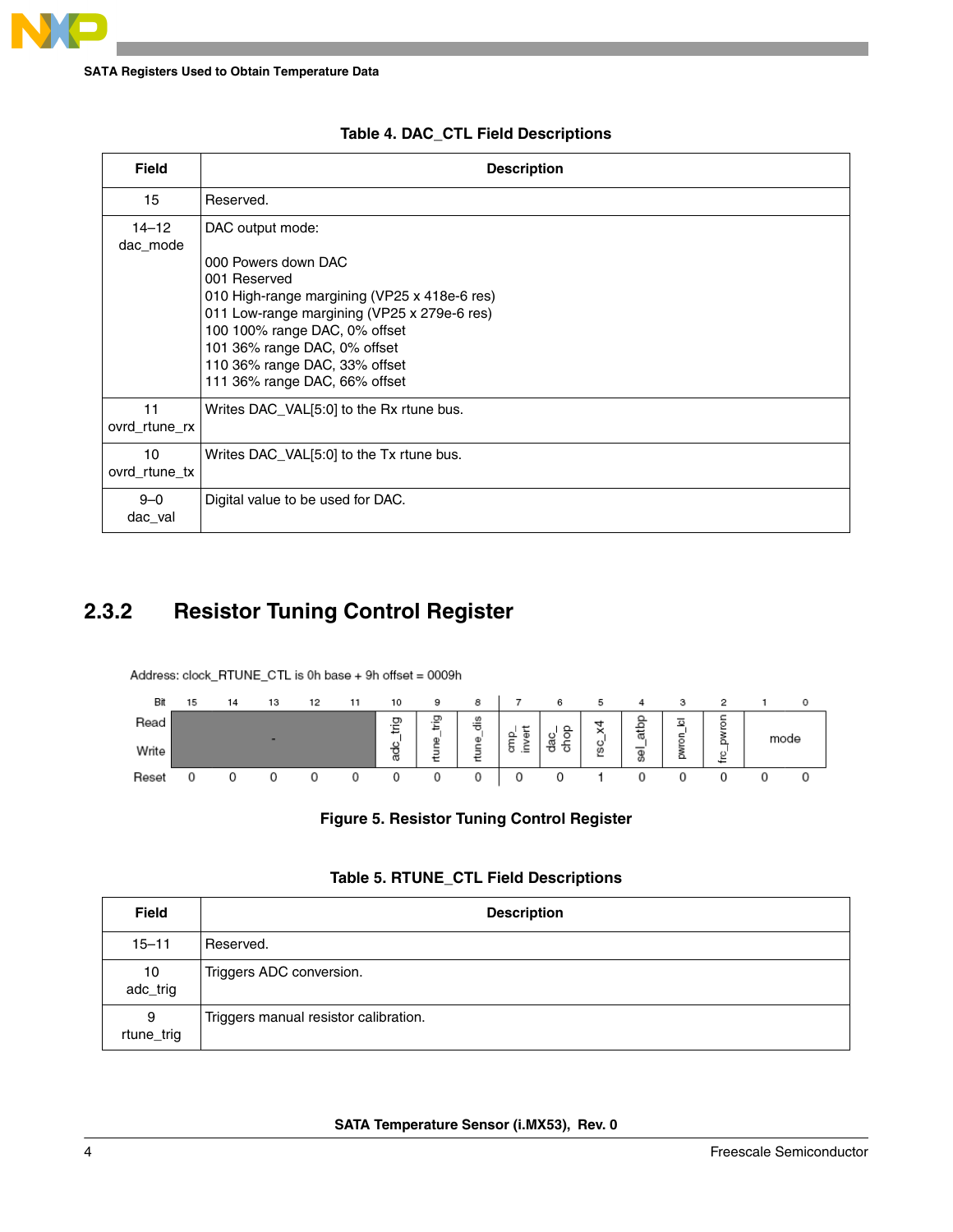

| <b>Field</b>                 | <b>Description</b>                                                                                   |
|------------------------------|------------------------------------------------------------------------------------------------------|
| 8<br>rtune_dis               | Disables automatic resistor recalibrations.                                                          |
| $\overline{7}$<br>cmp_invert | Inverts output of comparator (to reverse successive approximation register (SAR) feedback loop).     |
| 6<br>dac_chop                | Polarity of chop control for DAC.                                                                    |
| 5<br>$rsc_x4$                | Sets x4 in rescal circuitry.                                                                         |
| 4<br>sel_atbp                | Selects atb_s_p for A/D measurement.                                                                 |
| 3<br>pwron_lcl               | Value of power-on to force.                                                                          |
| $\overline{2}$<br>frc_pwron  | Overrides internal power-on.                                                                         |
| $1-0$<br>mode                | Resistor tune SAR mode:<br>00 Normal restune<br>01 ADC<br>10 Rx Resistor test<br>11 Tx Resistor test |

#### **Table 5. RTUNE\_CTL Field Descriptions**

### **2.3.3 ADC Output Register**

Address: clock\_ADC\_OUT is 0h base + Ah offset = 000Ah





#### **Table 6. ADC\_OUT Field Descriptions**

| <b>Field</b> | <b>Description</b> |
|--------------|--------------------|
| $15 - 11$    | Reserved.          |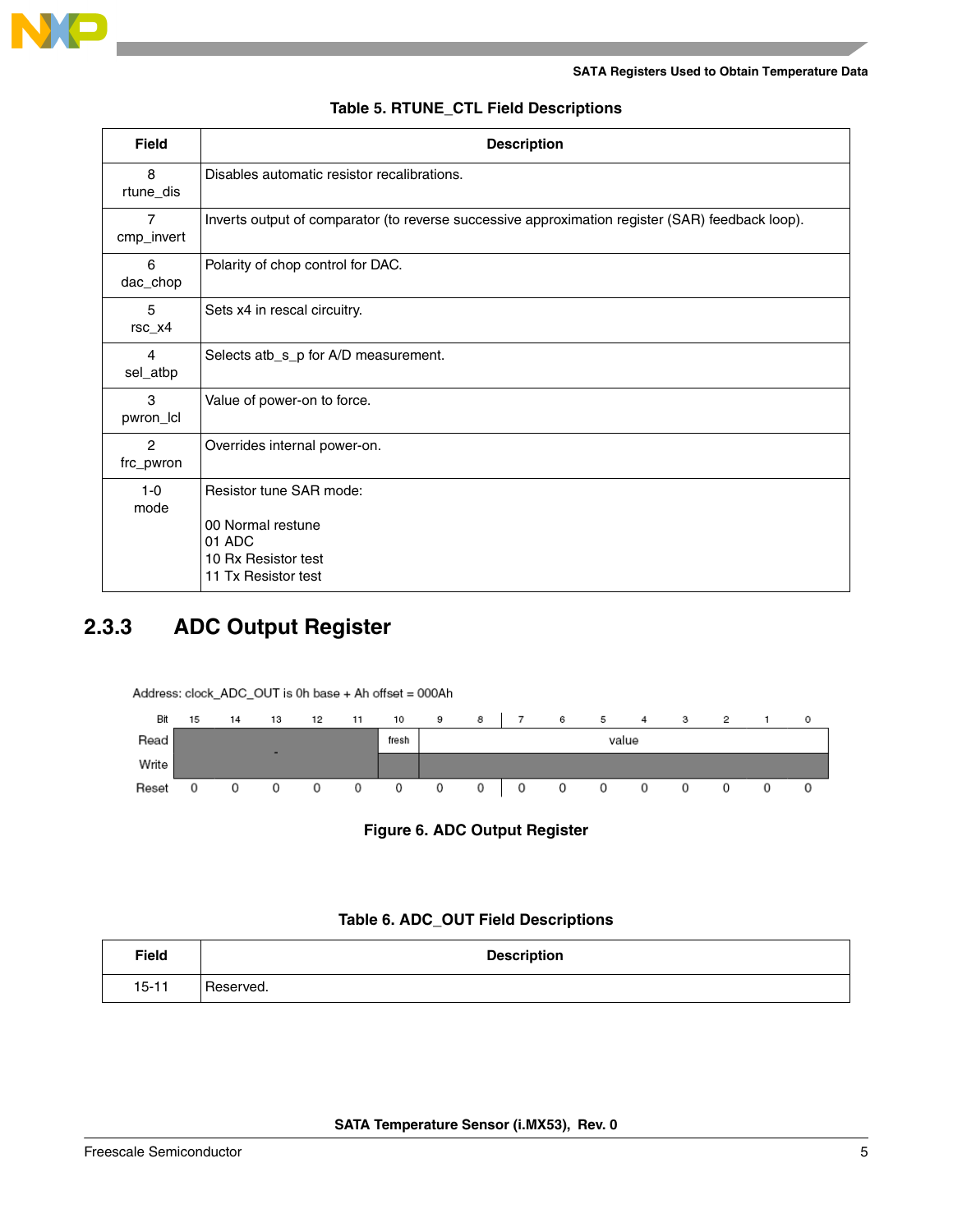| <b>Field</b>     | <b>Description</b>                                                                                                                            |
|------------------|-----------------------------------------------------------------------------------------------------------------------------------------------|
| 10<br>fresh      | Flag indicates that a new A/D conversion result is present.                                                                                   |
| $9 - 0$<br>value | A/D conversion result.                                                                                                                        |
|                  | Based on RTUNE CTL.MODE, this value is the result of either the last conversion (MODES 0 or 1) or the<br>current Tx/Rx cal value (MODES 3/2). |

#### **Table 6. ADC\_OUT Field Descriptions**

### **2.3.4 MPLL Test Register**

Address: clock\_MPLL\_TEST is 0h base + 17h offset = 0017h



#### **Figure 7. MPLL Test Register**

| <b>Field</b>        | <b>Description</b>                                                                                                                                                                                                                                                                                                                                                                                                                                                                                                                                                                                                                                                                                                        |  |  |
|---------------------|---------------------------------------------------------------------------------------------------------------------------------------------------------------------------------------------------------------------------------------------------------------------------------------------------------------------------------------------------------------------------------------------------------------------------------------------------------------------------------------------------------------------------------------------------------------------------------------------------------------------------------------------------------------------------------------------------------------------------|--|--|
| 15<br>ovrd_ctl      | Overrides MPLL reset and gearshift controls.                                                                                                                                                                                                                                                                                                                                                                                                                                                                                                                                                                                                                                                                              |  |  |
| 14<br>gearshift_val | Value to override for mpll_gearshift.                                                                                                                                                                                                                                                                                                                                                                                                                                                                                                                                                                                                                                                                                     |  |  |
| 13<br>reset val     | Value to override for mpll_reset.                                                                                                                                                                                                                                                                                                                                                                                                                                                                                                                                                                                                                                                                                         |  |  |
| $12 - 2$<br>meas iv | Measures various MPLL controls:<br>Bit 2: Measures dcc_vcntrl_p on atb_sense_p<br>Bit 3: Measures dcc_vcntrl_m on atb_sense_m<br>Bit 4: Measures 1-V supply voltage on atb_sense_m<br>Bit 5: Measures vp_cp voltage on atb_sense_p; gd on atb_sense_m<br>Bit 6: Measures VCO supply voltage on atb_sense_p; gd on atb_sense_m<br>Bit 7: Measures clock tree supply voltage on atb_sense_p; gd on atb_sense_m<br>Bit 8: Measures vp16 on atb_sense_p; gd on atb_sense_m<br>Bit 9: Measures vref on atb_sense_p; gd on atb_sense_m<br>Bit 10: Measures vontrl on atb sense m<br>Bit 11: Measures copy of bias current in oscillator on atb force m<br>Bit 12: Enables phase linearity testing of phase interpolator and VCO |  |  |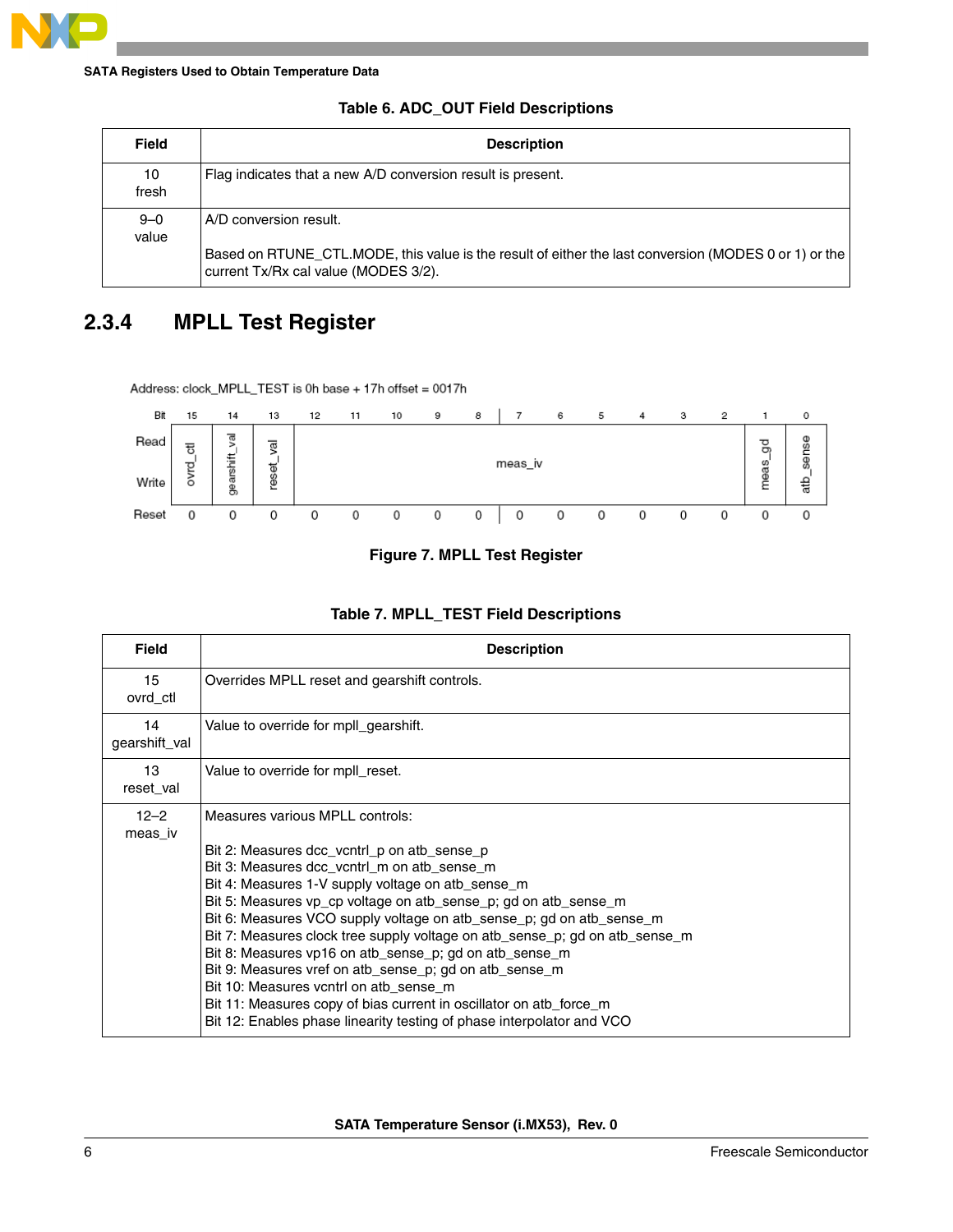

| Table 7. MPLL_TEST Field Descriptions |  |  |
|---------------------------------------|--|--|
|---------------------------------------|--|--|

| <b>Field</b> | <b>Description</b>                                                                                  |
|--------------|-----------------------------------------------------------------------------------------------------|
| meas gd      | Measures Ground For correct measurements, this field must be set when various meas_iv bits are set. |
| atb sense    | Hooks up ATB sense lines.                                                                           |

### **2.4 How to Access Internal SATA Registers Through i.MX SATA Register**

All temperature reading operation must be executed through the usage of i.MX's SATA registers: SATA\_P0PHYCR and SATA\_P0PHYSR. SATA\_P0PHYCR and SATAP0PHYSR are the two registers that are mapped to i.MX's SATA register locations. All of SATA's internal status and control registers located within SATA block must be accessed and modified through SATA\_P0PHYCR and SATA POPHYSR. This rule, also applies to all of the registers relevant to temperature data read operation.

Even though the word length of SATA\_P0PHYCR and SATAP0PHYSR are 32bit wide, the actual data address word for internal SATA register is 16 bits. The upper 16bits of SATA\_P0PHYCR is used for the following actions.

- Bit 16 (0x0001\_0000): this is to specify in SATA\_P0PHYCR register that the user is writing a 16bit-word as an internal SATA register address value for capturing the data stored in that particular address location (LATCH\_ADDR).
- Bit 17 (0x0002\_0000): this is to specify in SATA\_P0PHYCR register that the user is writing a 16bit-word as the data value to be written into internal SATA register (LATCH\_DATA).
- Bit 18 (0x0004\_0000): this is the command to write the data into the current captured internal SATA address (WRITE COMMAND).
- Bit 19 (0x0008 0000): this is the command to read the content of the current captured internal SATA address (READ COMMAND).

Likewise, SATA\_P0PHYSR is 32bit wide and the lower 16bits are normally used for read register for the data captured from internal SATA registers. The upper 16bits are used for status check. Bit 18 is used for acknowledge flag. This bit is used to check whether the command is sent correctly, whether the address is ready to accept data or the data is ready to be read.

### **2.4.1 Specify Address and Reading the Contents of the Internal SATA Registers**

Below, example is given how to specify the internal address and read the value stored in the register corresponding to the address value. In this example, MPLL  $TST$  (address = 0x0017) address is accessed, and the value in MEAS\_IV bit is stored into a temporary location.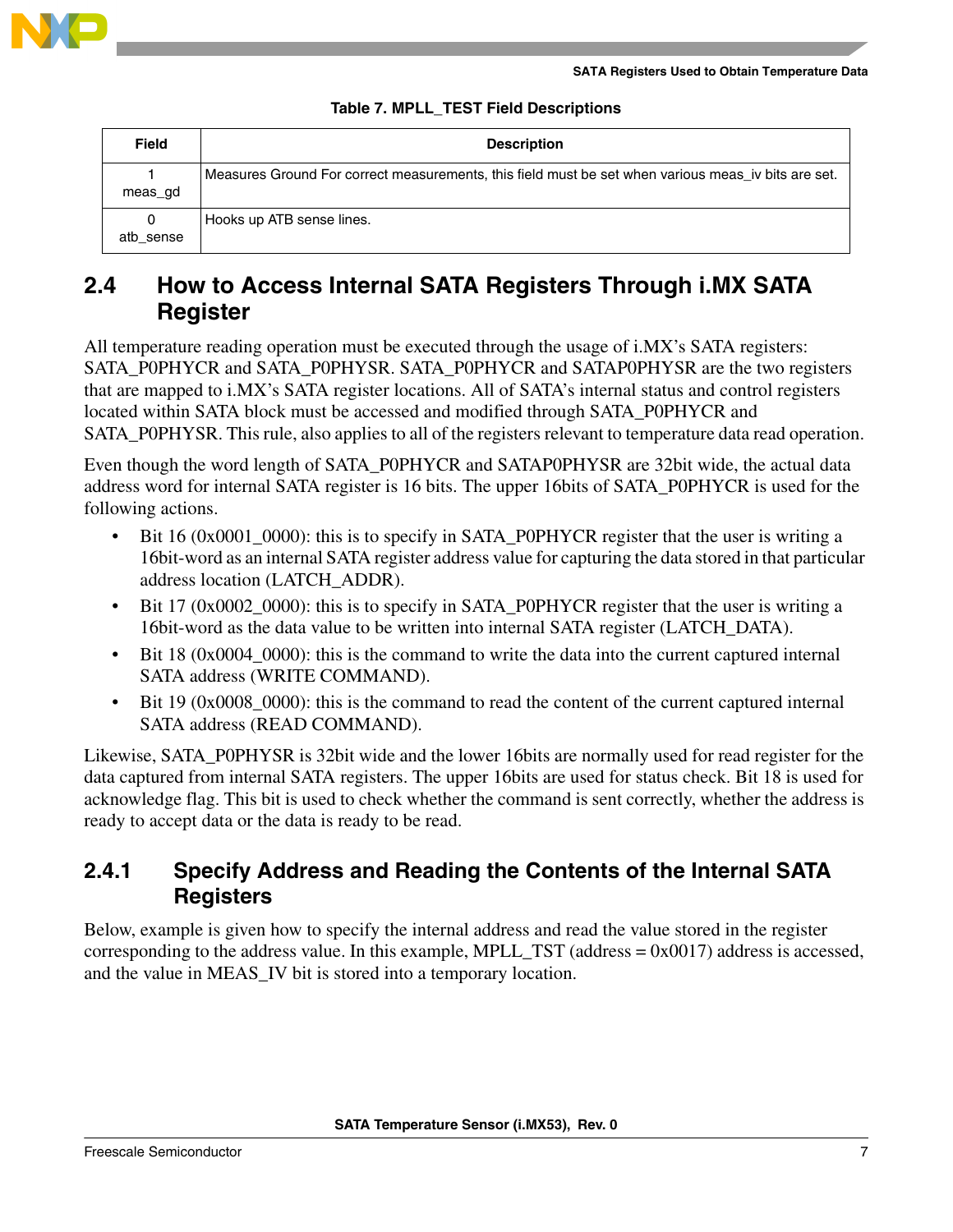

#### **2.4.1.1 STEP 1**

Write internal SATA register address (value=0x0017) into SATA\_P0PHYCR (i.MX register address = 0x1000\_0178)

```
/*pseudocode*/
mpll_tst = 0x0017;SATA POPHYCR = mpll tst; /*write address value to POPHYCR and goto next step*/
```
### **2.4.1.2 STEP 2**

Capture the internal SATA register address for MPLL\_TST, and check for ACK bit in SATA\_P0PHYSR.

```
/*pseudocode*/
SATA_POPHYCR = (mpl \text{1st} \mid 0x10000); /*bit 16 is used to capture the address*/
while( ((SATA_P0PHYSR >> 18) & 0x1): = 0x1; /*dummy loop to capture acknowledge*/
SATA_P0PHYCR = mpll_tst & 0xffff;/*deassert bit16 (capture address bit)*/
while(((SATA_P0PHYSR>>18)\&0x1) == 0x1); /*dummy loop to capture acknowledge deassertion*/
/*ready for next step*/
```
### **2.4.1.3 STEP 3**

Send read command, then read the retrieved data from SATA\_P0PHYSR.

```
/*pseudocode*/
SATA_P0PHYCR = 0x80000;/*read command sent to SATA block*/
while( ((SATA_P0PHYSR >>18) &0x1) != 0x1); /*dummy loop to capture acknowledge*/
Readout = SATA_P0PHYSR & 0xffff; /*read data state of the internal SATA register 0x0017*/
SATA_P0PHYCR = 0x00000000;/*deassert bit16 (capture address bit)*/
while(((SATA_P0PHYSR >>18)0x1) == 0x1); /*dummy loop to capture acknowledge deassertion*/
/*end of read register data*/
```
### **2.4.2 Specify Address and Writing Data Into the Internal SATA Registers**

On this section, an example and pseudo code for write operation onto the same internal address (0x0017) is presented.

#### **2.4.2.1 STEP 1**

Write internal SATA register address (value=0x0017) into SATA\_P0PHYCR (i.MX register address = 0x1000\_0178)

```
/*pseudocode*/
mpll_tst = 0x0017;SATA_P0PHYCR = mpll_tst; /*write address value to P0PHYCR and goto next step*/
```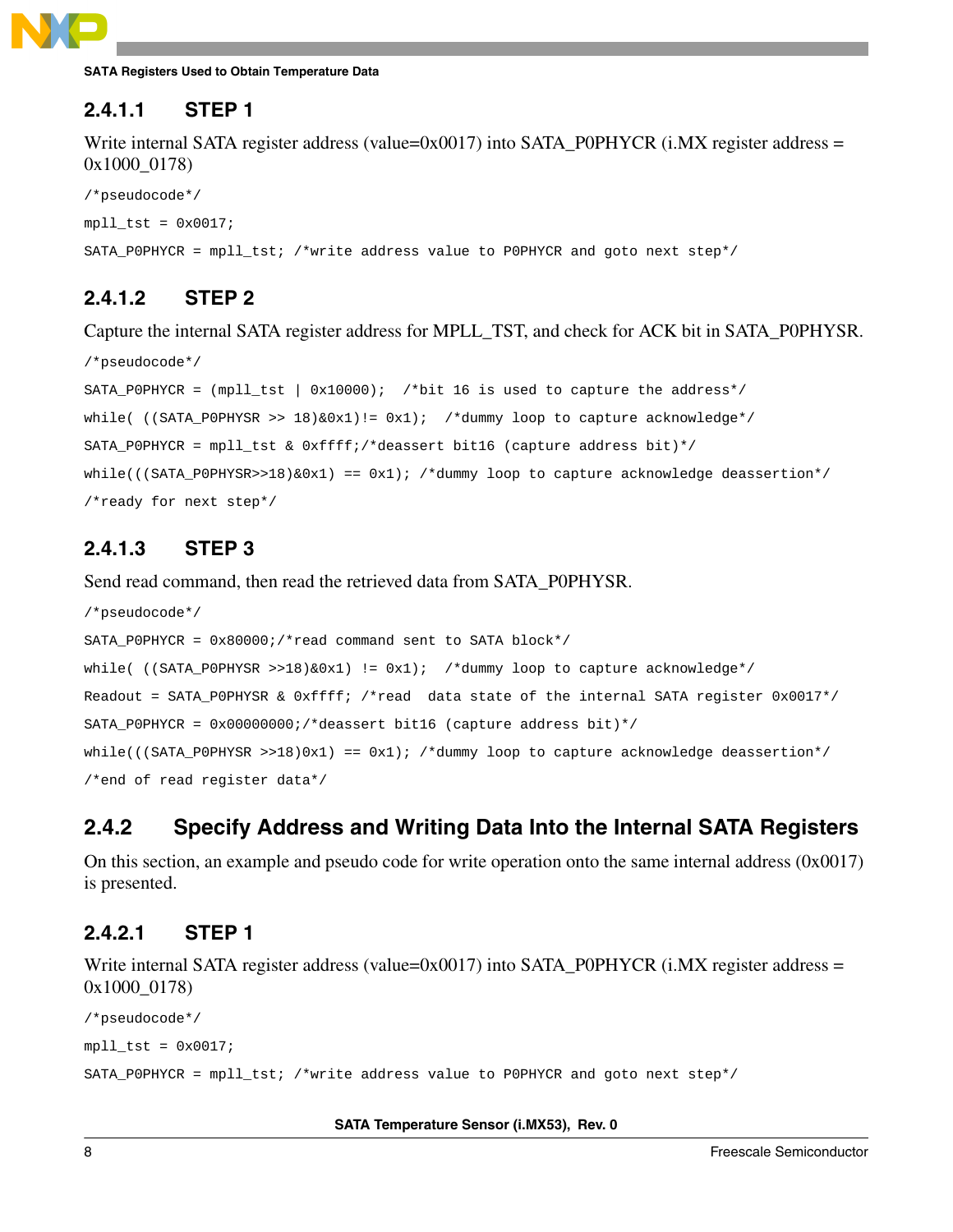

#### **2.4.2.2 STEP 2**

Capture the internal SATA register address for MPLL\_TST, and check for ACK bit in SATA\_P0PHYSR. /\*pseudocode\*/

SATA\_P0PHYCR = (mpll\_tst | 0x10000); /\*bit 16 is used to capture the address\*/ while(  $((SATA_P0PHYSR >> 18) & (2x1) != 0x1);$  /\*dummy loop to capture acknowledge\*/ SATA\_P0PHYCR = mpll\_tst & 0xffff;/\*deassert bit16 (capture address bit)\*/  $while(((SATA_P0PHYSR>>18)\&0x1) == 0x1);$  /\*dummy loop to capture acknowledge deassertion\*/ /\*ready for next step\*/

#### **2.4.2.3 STEP 3**

Temp\_write = 512; /\*this is the actual data to be written into MPLL\_TST\*/ Temp\_write  $| = 0x20000i$ /\*write command sent to SATA block\*/ SATA\_P0PHYCR = Temp\_write; while(  $((SATA_P0PHYSR >>18) &0x1)$  != 0x1); /\*dummy loop to capture acknowledge\*/ Temp\_write &= 0xffff/\*deassert capture address write\*/ SATA\_P0PHYCR = Temp\_write;  $while((SATA_P0PHYSR >> 18)0x1) == 0x1);$  /\*dummy loop to capture acknowledge deassertion\*/ Temp\_write |= 0x40000;/\*write command\*/ while(  $((SATA_P0PHYSR >> 18) &0x1)$  != 0x1); /\*dummy loop to capture acknowledge\*/ SATA P0PHYCR =  $0x0i$ /\*deassert ack\*/  $while((SATA_P0PHYSR >> 18)0x1) == 0x1);$  /\*dummy loop to capture acknowledge deassertion\*/ /\*end of pseudocode\*/

### <span id="page-8-0"></span>**3 SATA Temperature Accessing/Flow-Chart**

SATA temperature monitor was designed to work when SATA is powered up. If a user wishes to measure the temperature but wishes not to use the SATA module for interfacing SATA devices, the SATA module must still be powered up through VP and VPH pins according to its prescribed voltage requirements. In addition to powering up SATA, reference clock (25MHz to 156.25MHz) must be supplied externally to SATA through external reference clock or USB PHY PLL. When the clock is supplied through USB PHY or external reference, SATA\_REXT can be left unconnected. This section assumes that the SATA module is turned on properly prior to the usage, therefore the details on SATA setup prior to its usage is not going to be covered in this section.

In order to read the temperature off of the SATA block, it requires the user to take seven major steps. Details on each step are provided in the following paragraphs.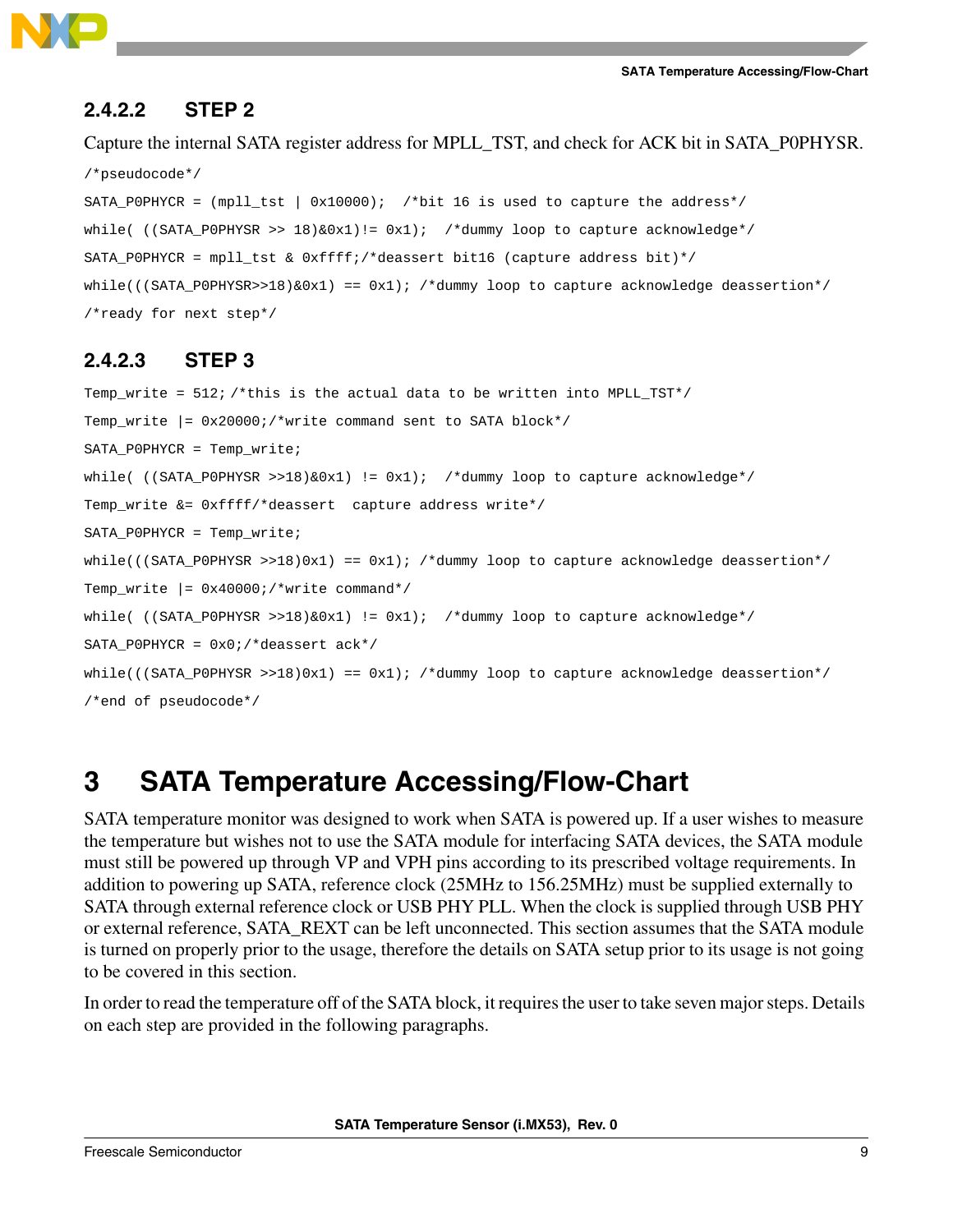



**Figure 8. Temperature Measurement Flowchart**

### **3.1 STEP 1: READ INTERNAL SATA Registers**

The first step is to save the state of the registers the users are about to modify. Save these registers in a temporary location until temperature reading procedure is done. After temperature is obtained, the user is required to restore the register values before exiting the subroutine.

- Store MPLL\_TST.MEAS\_IV[12:2] into a temporary memory location
- Store RTUNE\_CTL.MODE[1:0] into a temporary memory location
- Store DAC\_CTL.DAC\_MODE[14:12] into a temporary memory location
- Store RTUNE\_CTL.SEL\_ATBP[4] into a temporary memory location

On important note is that only to save those bits listed above and not the entire register, since SATA module may modify other bits during its operation. In other words, only to save the state of the register bits listed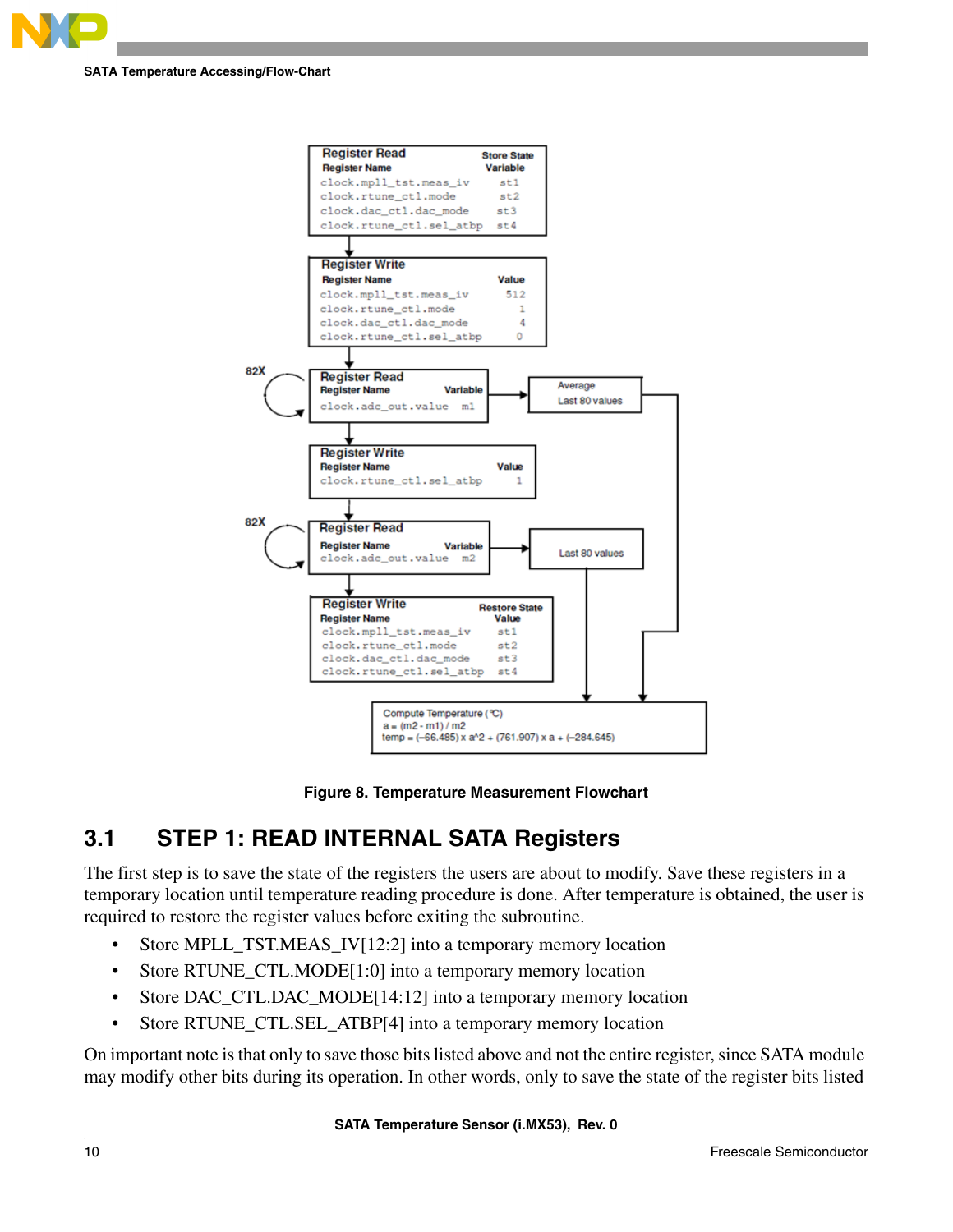

above and only restore those bits listed above before exiting the subroutine. Failing to do so may cause erroneous SATA operation.

### **3.2 STEP 2: WRITE to Internal SATA Registers**

 On this step, the user is required to write the setup for each of the control registers that were accessed in the previous step. The actual values of the internal SATA registers are written below.

- Set MPLL\_TST.MEAS\_IV $[12:2] = 0x200$  (or 512)
- Set RTUNE\_CTL.MODE $[1:0] = 0x1$
- Set DAC\_CTL.DAC\_MODE $[14:12] = 0x4$
- Set RTUNE CTL.SEL ATBP $[4] = 0$

One important note is that only modify those bits listed above; user should take extra care not to overwrite or modify other bits within the registers, since SATA and other software components (such as kernel of an OS) may modify other bits within the SATA module. It is a good programming exercise to only modify the bits of interest before updating the i.MX's SATA register.

### **3.3 STEP 3: 80 Consecutive Raw Data Read and Averaging**

On this step, the raw data is retrieved from the ADC\_OUT register of the internal SATA registers. The raw data must be read 82 times. The first and the second reads are done as dummy reads in order to ensure the data retrieved are not garbage data. After 80 consecutive read, the raw data are averaged, then stored as the first intermediate value. In the Figure2, this intermediate value is named as "m1."

### **3.4 STEP 4: Switch RTUNE\_CTL.SEL\_ATBP[4] to 1**

On this step, bit 4 of RTUNE\_CTL register must be set. This is to switch the measuring mode to ATB\_SENSE. This prepares the system for the STEP 5.

### **3.5 STEP 5: 80 Consecutive Raw Data Read and Averaging**

This step is similar to STEP 3. The number of read and procedure should be the same as the one described in STEP3. Only this time, the intermediate after averaging to be stored into the intermediate variable named "m2."

### **3.6 STEP 6: Calculate the temperature value**

Using two averaged intermediate values "m1" and "m2," apply those values onto the following formula.

```
a = (m2 - m1)/m2Temp = (-66.485) * (a^2) + (761.907) *a + -284.645
```
The calculated value "Temp" is the die temperature.

### **3.7 STEP 7**

Restore register bits stored in STEP 1 and exit subroutine.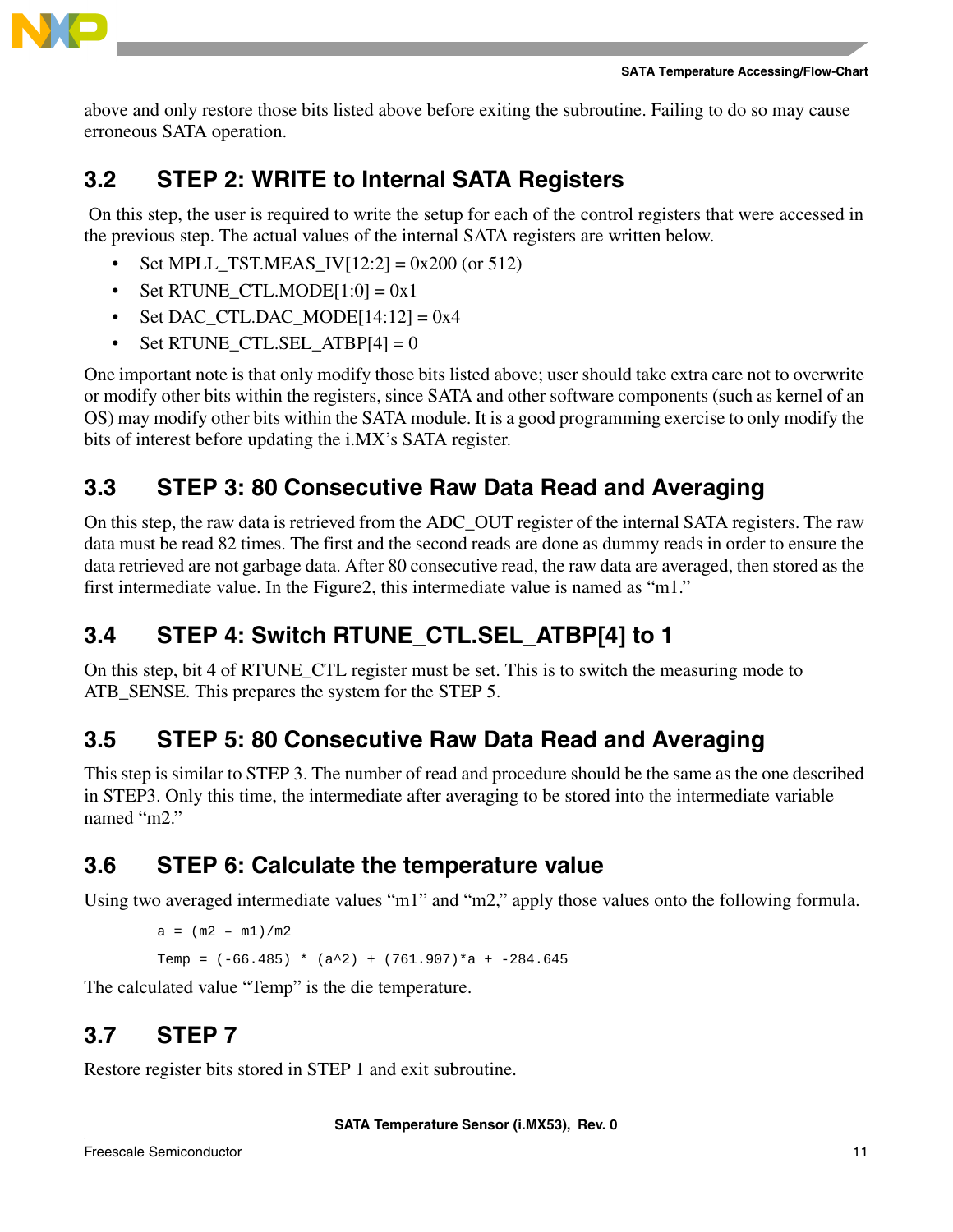

**Limitation of the Temperature Readouts and Troubleshooting**

## <span id="page-11-0"></span>**4 Limitation of the Temperature Readouts and Troubleshooting**

Although the temperature data provides useful operational parameter, one must realize that the value gained in this procedure is only an approximation of the temperature within the die. The accuracy of the values calculated is dependent on the calculation method applied within the software and its precision. Also, the temperature value fluctuate greatly by the source voltage/current levels, number of modules and processes present, along with the surrounding air and junction temperature. Because of all the factors mentioned above, the values obtained through the temperature sensor should only be used as a reference point rather than to be taken as an absolute value.

## <span id="page-11-1"></span>**5 Conclusion**

Even with the limitations mentioned above, the temperature data on the die gives the user valuable information. This data point can be used to dynamically adjust the clock speed and/or to trigger the cooling mechanism. It can also be used to adjust the current source level after detecting certain temperature threshold. Whatever the application and its product specification requirements, this function can be a useful features to the users.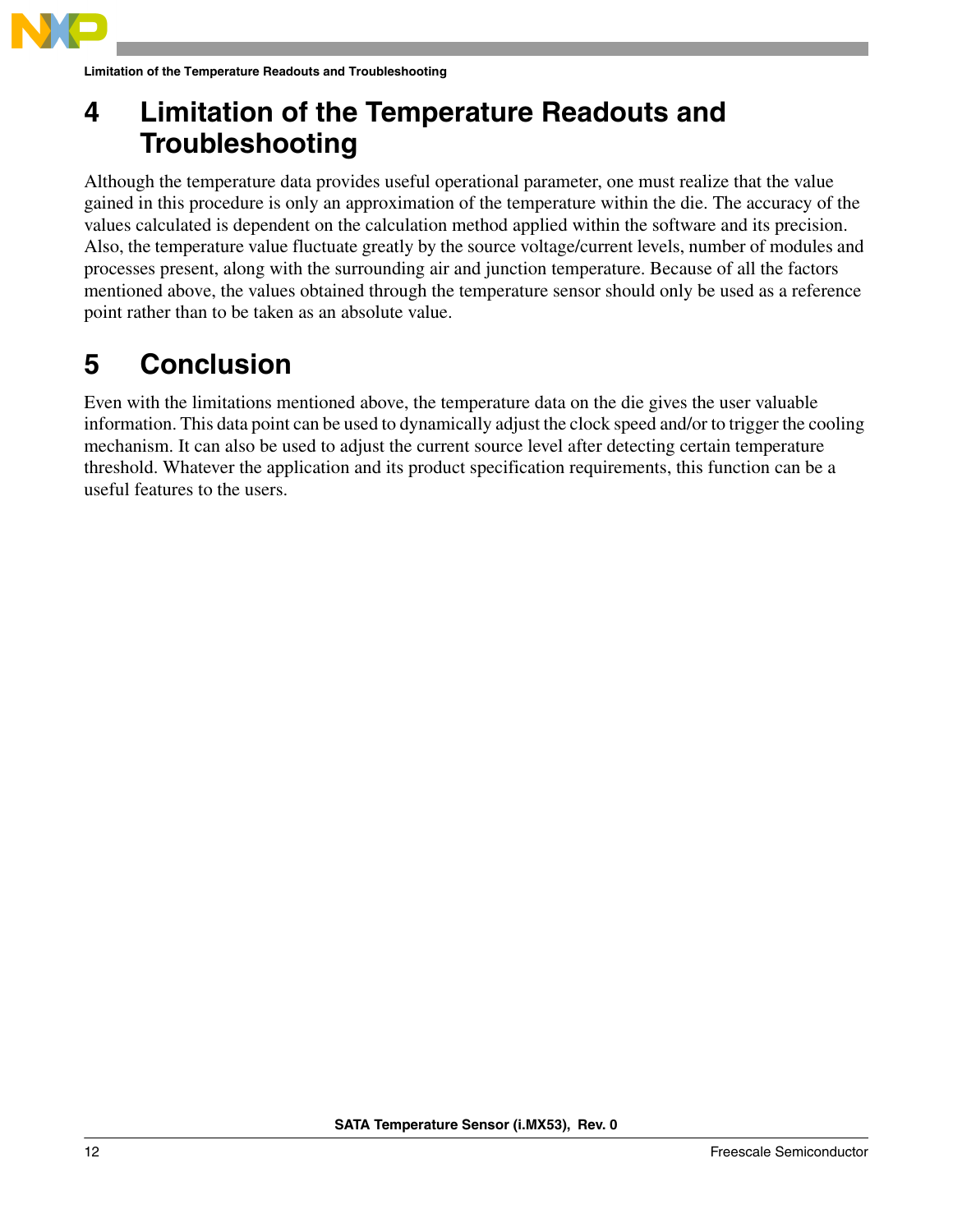



## <span id="page-12-0"></span>**6 Revision History**

<span id="page-12-1"></span>[Table 8](#page-12-1) provides a revision history for this application note.

| <b>Table 8. Document Revision History</b> |
|-------------------------------------------|
|                                           |

| Rev.<br><b>Number</b> | <b>Date</b> | <b>Substantive Change(s)</b> |
|-----------------------|-------------|------------------------------|
| 0                     | 10/2011     | Initial Release.             |